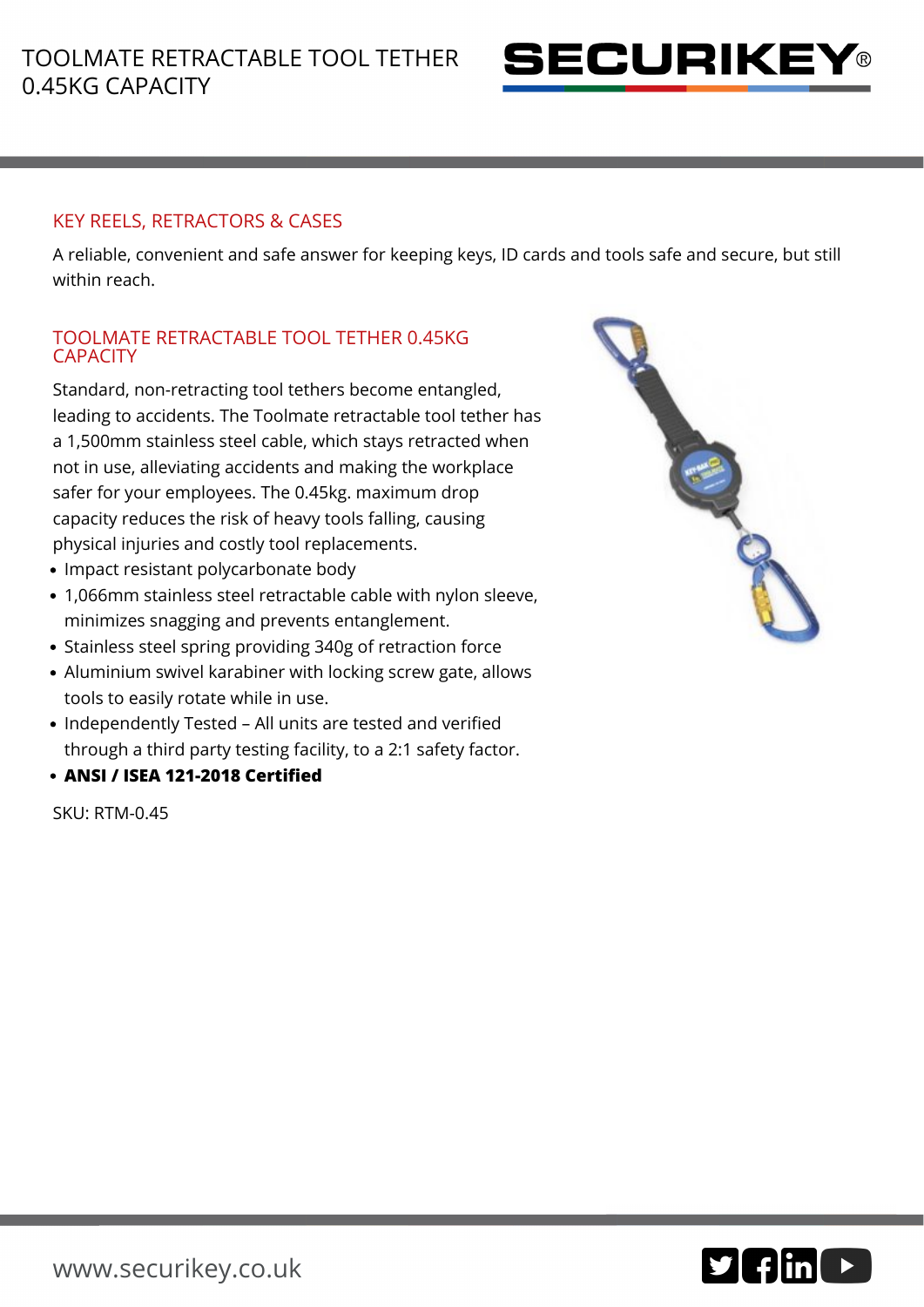

## ADDITIONAL INFORMATION

| Weight              | $0.110$ kg                   |
|---------------------|------------------------------|
| <b>Dimensions</b>   | 330 (H) x 57 (W) x 13 (D) mm |
| <b>Cable Length</b> | 1,066mm                      |